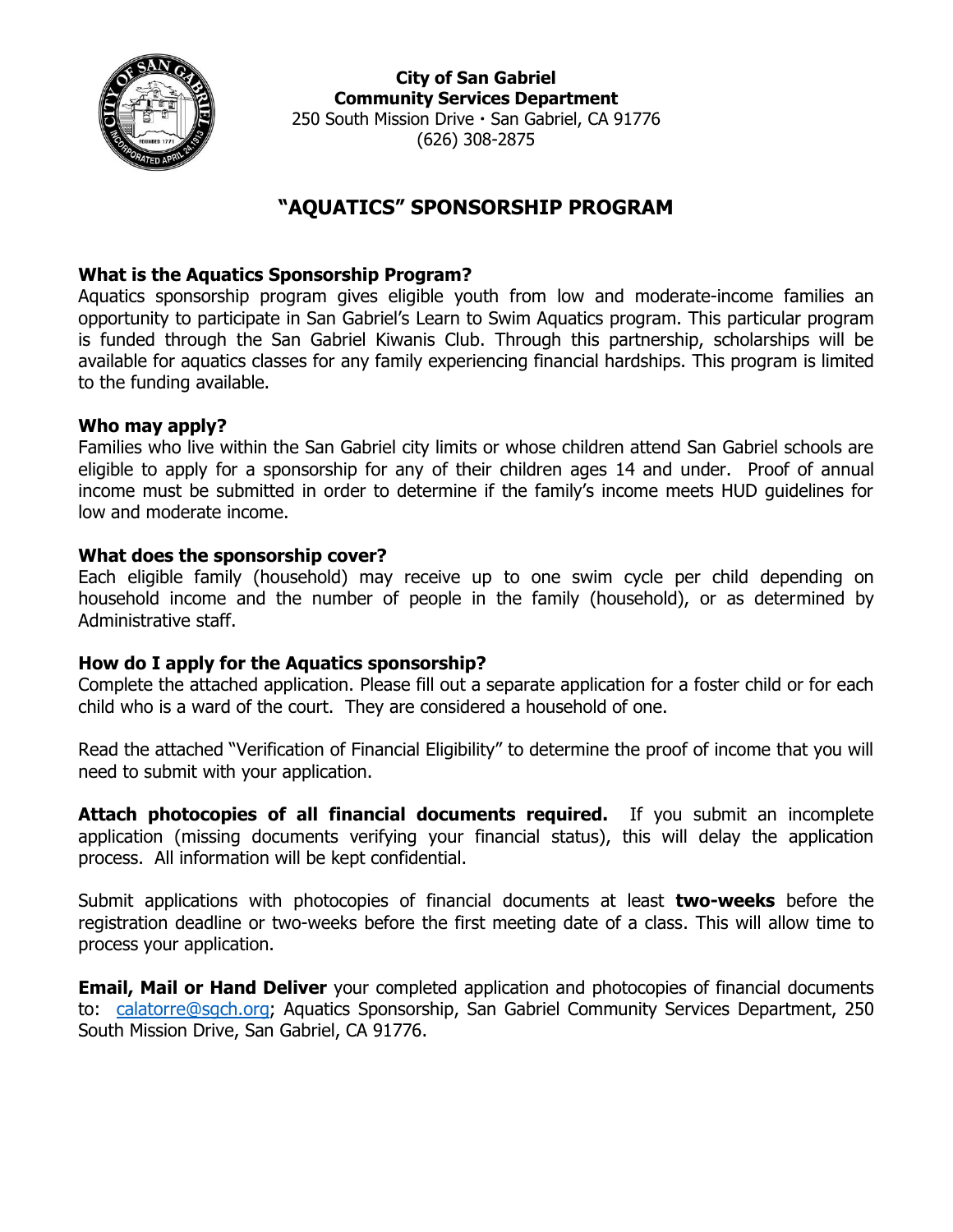

**CITY OF SAN GABRIEL Community Services Department**

| APPROVED     |  |
|--------------|--|
| NOT APPROVED |  |

FOR INTERNAL USE ONLY

250 South Mission Drive  $\cdot$  San Gabriel, CA 91776 (626) 308-2875

## **"AQUATICS" SPONSORSHIP APPLICATION**

| Parent/Guardian's Name                      | Home Phone                            | Work Phone        |                                                    | Cell Phone                                                              |  |
|---------------------------------------------|---------------------------------------|-------------------|----------------------------------------------------|-------------------------------------------------------------------------|--|
| Parent/Guardian's Name                      | Home Phone                            | <b>Work Phone</b> |                                                    | Cell Phone                                                              |  |
| Address:_____________                       |                                       |                   |                                                    |                                                                         |  |
| <b>Street</b>                               |                                       | City              |                                                    | Zip                                                                     |  |
|                                             | Total Number of Members in Household: |                   |                                                    |                                                                         |  |
| Name of Child(ren) Participating in Program |                                       | <b>Birthdate</b>  |                                                    | Is child a foster child<br>or ward of court?<br>$\Box$ Yes<br>$\Box$ No |  |
| $\overline{\mathbf{3.}}$<br>5.              |                                       |                   | $\Box$ Yes<br>$\Box$ Yes<br>$\Box$ Yes<br>Yes<br>П | $\Box$ No<br>$\Box$ No<br>$\Box$ No<br>$\Box$ No                        |  |

### **Household Income (see attached sheet for more information) :**

| Sources of Income                            | Monthly Total | Received by which household member? |
|----------------------------------------------|---------------|-------------------------------------|
| Gross wages/salary (before taxes/deductions) |               |                                     |
| Social/Supplemental Security Income          |               |                                     |
| <b>Public Assistance</b>                     |               |                                     |
| Alimony                                      |               |                                     |
| Child Support                                |               |                                     |
| Other                                        |               |                                     |
| <b>TOTAL MONTHLY INCOME</b>                  |               |                                     |
| <b>TOTAL ANNUAL INCOME</b>                   |               |                                     |

### **All information provided on this application will be kept confidential.**

I certify that the above information is correct. I will notify the Community Services Department immediately if there are any changes, including my income, number of household members, place of residence and phone number.

I understand that the Aquatics Sponsorship is a privilege and not a right, and that it is subject to the income verification statements that I have submitted. I also understand that the Aquatics Sponsorship only pays for a single class. I certify that I have submitted all copies of applicable documents related to income verification, and certify that they are true and accurate copies of the originals. I also understand that if any statements submitted are later determined to be inaccurate, it may immediately terminate my child's privilege to benefit from the program.

#### **PLEASE NOTE: Both parents/guardians must sign below.**